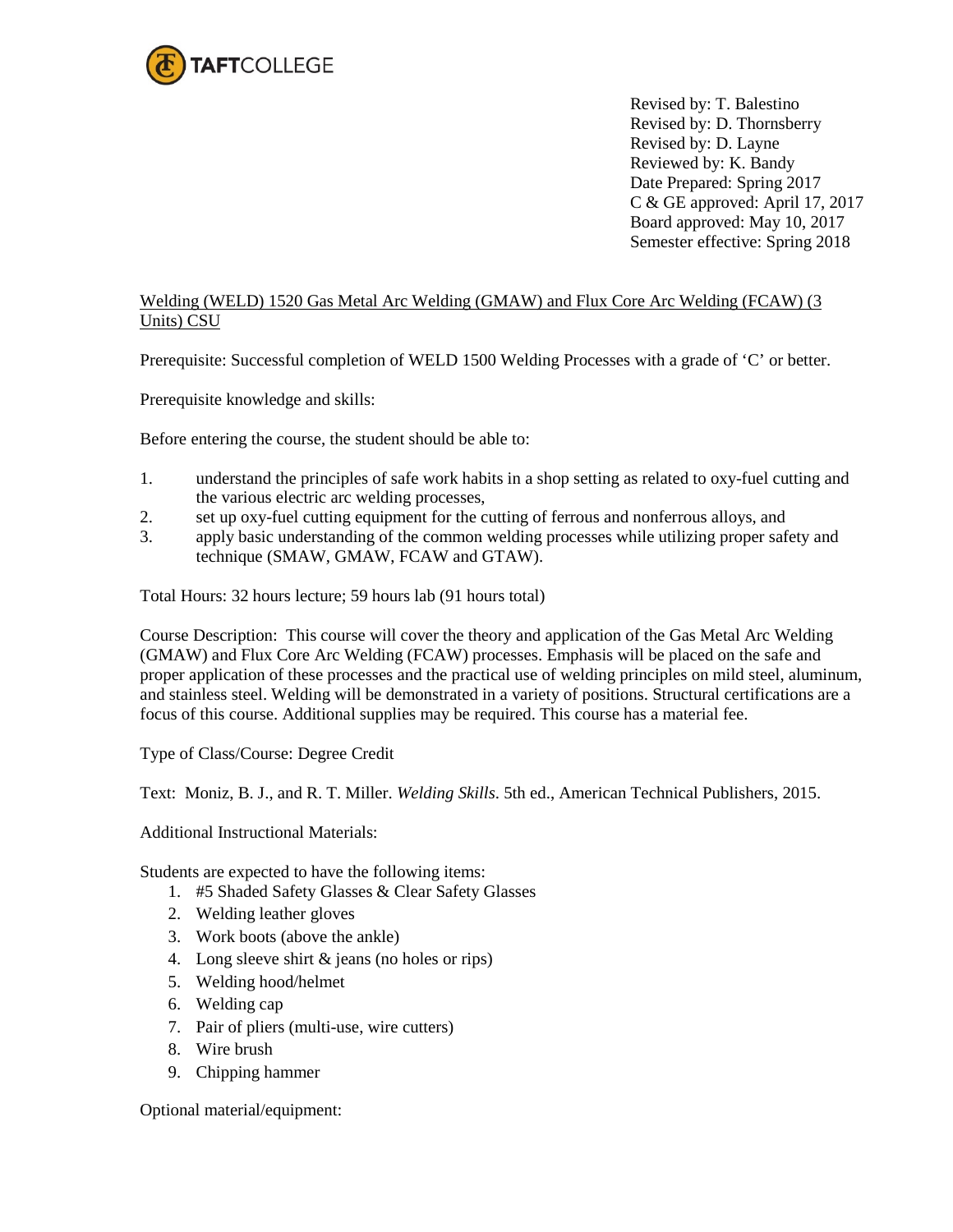

1. Grinder

## Course Objectives:

By the end of the course, a successful student will be able to:

- 1. understand and practice safe work habits in and around a fabrication shop,
- 2. understand and practice safe work habits related to the Gas Metal Arc Welding (GMAW) and Flux Core Arc Welding (FCAW) processes,
- 3. demonstrate the setup, operation and theory related to the Gas Metal Arc Welding (GMAW) and Flux Core Arc Welding (FCAW) processes,
- 4. demonstrate the use of Gas Metal Arc Welding (GMAW) and Flux Core Arc Welding,
- 5. apply skills and knowledge required to successfully create a proper weldment in a variety of positions while using common welding electrodes, and
- 6. understand various welding codes and test requirements often associated with Gas Metal Arc Welding (GMAW) and Flux Core Arc Welding (FCAW).

Course Scope and Content: Lecture

| Unit I   | <b>Introduction and Safety Procedures</b><br>Overview<br>A.<br><b>B.</b><br>Safety related to GMAW and FCAW<br>C.<br>Safety related to gas cylinders and pressure reducing regulators                                                           |
|----------|-------------------------------------------------------------------------------------------------------------------------------------------------------------------------------------------------------------------------------------------------|
| Unit II  | Gas Metal Arc Welding (GMAW)<br>Equipment<br>Α.<br><b>B.</b><br>Setup and operation                                                                                                                                                             |
| Unit III | Flux Core Arc Welding (FCAW)<br>A <sub>1</sub><br>Equipment<br><b>B.</b><br>Setup and operation                                                                                                                                                 |
| Unit IV  | <b>Weld Joints</b><br>A.<br><b>Butt</b><br><b>B.</b><br>Lap<br>$C_{\cdot}$<br>Tee<br>D.<br>Edge<br>Ε.<br>Corner                                                                                                                                 |
| Unit V   | <b>Welding Positions and Sequencing</b><br>1G Flat (x block, plate)<br>A.<br><b>B.</b><br>2G Horizontal (x block plate)<br>$C_{\cdot}$<br>3G Vertical (x block plate)<br>D.<br>4G Overhead (x block plate)<br>D 1.1 3G certification test<br>Ε. |
| Unit VI  | Electrode Selection and Consumables<br>Filler metal identification<br>A.<br>Parts and consumables related to GMAW and FCAW<br><b>B.</b><br>C.<br>Composition and requirements<br>D.<br>Welding metallurgy                                       |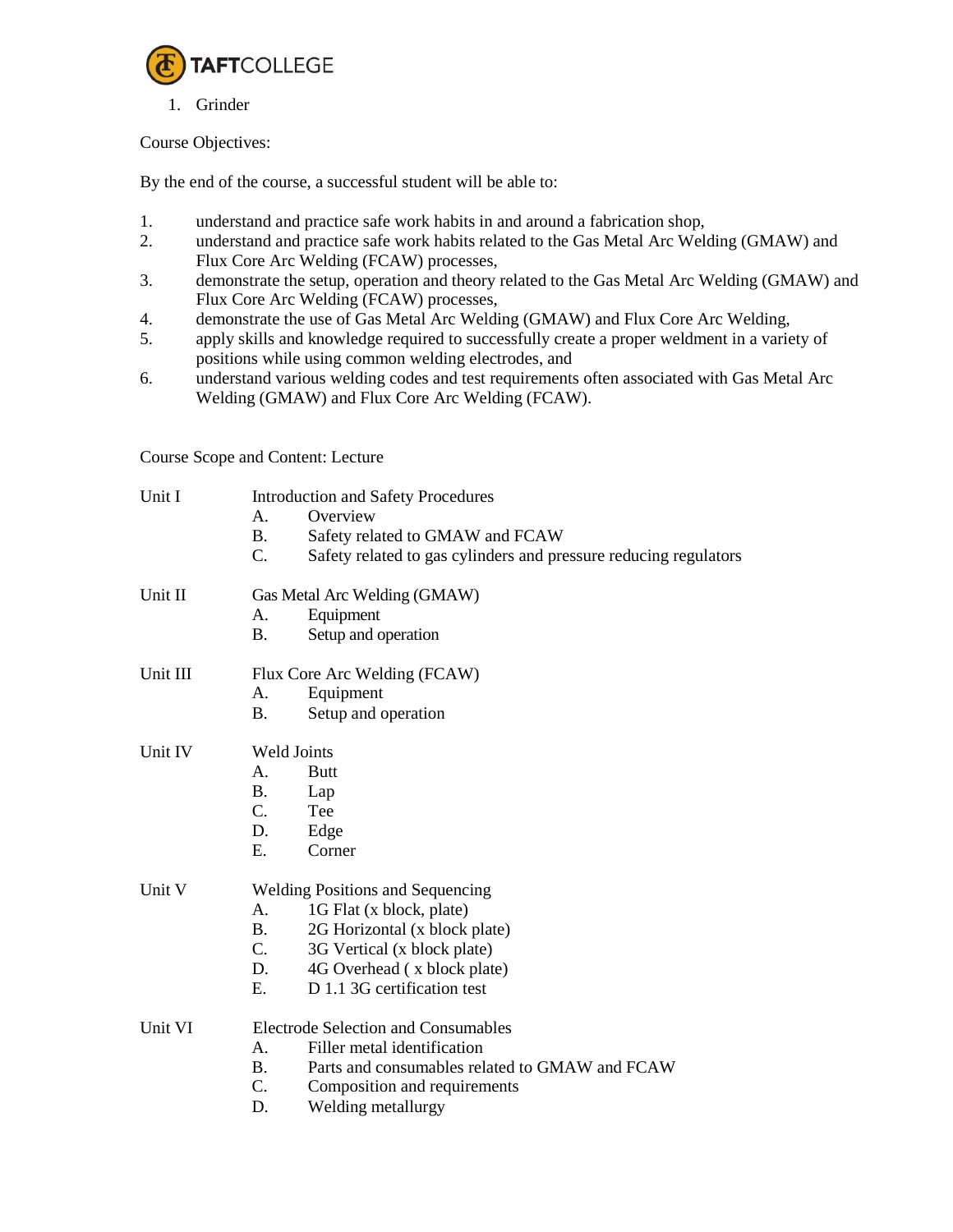

| Unit VII  | Gas Cylinders and Pressure Reducing Regulators<br>Identification of gases<br>А.<br><b>B.</b><br>Transportation<br>$C_{\cdot}$<br>Parameters<br>D.<br>Proper assembly/disassembly  |  |
|-----------|-----------------------------------------------------------------------------------------------------------------------------------------------------------------------------------|--|
| Unit VIII | <b>Welding Standards</b><br>Codes<br>Α.<br>Standards and costs<br><b>B.</b>                                                                                                       |  |
| Unit IX   | <b>Weld Quality</b><br>A.<br>Testing<br>Inspection of welds<br><b>B.</b><br>Defects and discontinuities<br>$C_{\cdot}$                                                            |  |
| Unit X    | <b>Welder Code Testing</b><br>Certification<br>А.<br>qualification<br><b>B.</b>                                                                                                   |  |
| Unit XI   | Plasma Arc Cutting (PAC) and Demonstration<br>Overview<br>A.<br><b>B.</b><br>Equipment<br>$C_{\cdot}$<br>Setup and operation                                                      |  |
| Unit XII  | <b>Welding Careers and Future Training</b><br>Future training opportunities<br>A.<br>Possible career<br><b>B.</b><br>C.<br>Options and types                                      |  |
|           | <b>Course Scope and Content: Laboratory</b>                                                                                                                                       |  |
| Unit I    | Gas Metal Arc Welding (GMAW) and Flux Core Arc Welding (FCAW) Safety<br>Perform Job Safety Analysis (JSA)<br>А.<br>Demonstrate safe operation of tools and equipment<br><b>B.</b> |  |
| Unit II   | Gas Metal Arc Welding (GMAW)<br>Perform adjustments and fine-tuning of equipment<br>А.<br><b>B.</b><br>Setup and operation                                                        |  |
| Unit III  | Flux Core Arc Welding (FCAW)<br>Perform adjustments and fine-tuning of equipment<br>A.<br><b>B.</b><br>Setup and operation                                                        |  |
| Unit IV   | Plasma Arc Cutting (PAC)<br>Perform adjustments and fine-tuning of equipment<br>A.<br><b>B.</b><br>Setup and operation                                                            |  |
| Unit V    | Weld Joints<br>A.<br>Perform welds on different joints<br><b>B.</b><br>Identify joint types                                                                                       |  |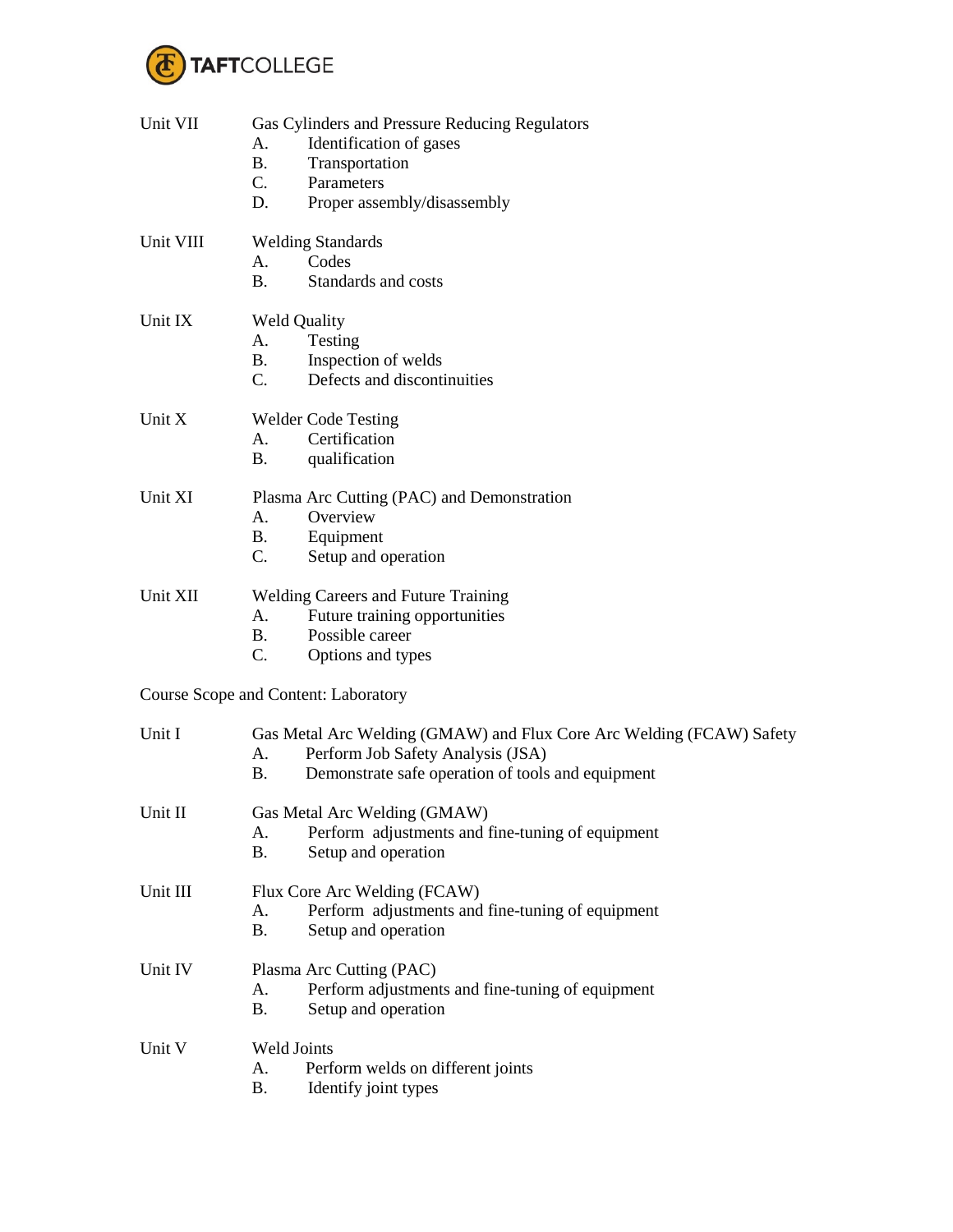

| Unit VI   | <b>Welding Positions and Sequencing</b><br>Perform welds in 1G flat position on x block and plate<br>А.<br>Perform welds in 2G horizontal position on x block and plate<br>B.<br>Perform welds in 3G vertical position on x block and plate<br>C.<br>D.<br>Perform welds in 4G overhead position on x block and plate<br>Е.<br>Complete D 1.1 3G certification test |  |  |
|-----------|---------------------------------------------------------------------------------------------------------------------------------------------------------------------------------------------------------------------------------------------------------------------------------------------------------------------------------------------------------------------|--|--|
|           |                                                                                                                                                                                                                                                                                                                                                                     |  |  |
| Unit VII  | <b>Electrode Selection and Consumables</b>                                                                                                                                                                                                                                                                                                                          |  |  |
|           | Apply knowledge of electrodes to appropriate application<br>А.                                                                                                                                                                                                                                                                                                      |  |  |
|           | Identify and utilize parts and consumables<br>В.                                                                                                                                                                                                                                                                                                                    |  |  |
| Unit VIII | Gas Cylinders and Pressure Reducing Regulators                                                                                                                                                                                                                                                                                                                      |  |  |
|           | Apply knowledge of gases to appropriate application<br>А.                                                                                                                                                                                                                                                                                                           |  |  |
|           | Safe utilization and transportation<br>B.                                                                                                                                                                                                                                                                                                                           |  |  |
|           | Safe and proper assembly/disassembly<br>C.                                                                                                                                                                                                                                                                                                                          |  |  |
| Unit IX   | <b>Weld Quality</b>                                                                                                                                                                                                                                                                                                                                                 |  |  |
|           | Identify and address defects and discontinuities<br>А.                                                                                                                                                                                                                                                                                                              |  |  |
|           | В.<br>Perform visual inspection of welds                                                                                                                                                                                                                                                                                                                            |  |  |

Learning Activities Required Outside of Class:

The students in this class will spend a minimum of 6 hours per week outside regular class time doing the following:

- 1. Assigned readings from the text
- 2. Completing the necessary assignments

Methods of Instruction:

- 1. Lecture and discussion
- 2. Group Activities/ Projects
- 3. Presentations
- 4. Guest lectures/ presentations
- 5. Laboratory activities
- 6. Class discussions

## Methods of Evaluation:

- 1. Computational and non-computational problem-solving demonstrations<br>2. Skill demonstrations
- Skill demonstrations
- 3. Formative and summative examinations
- 4. Quizzes
- 5. Participation
- 6. Individual and group exercises and projects
- 7. Reports and written assignments
- 8. Oral Presentation

Laboratory Category: Extensive Laboratory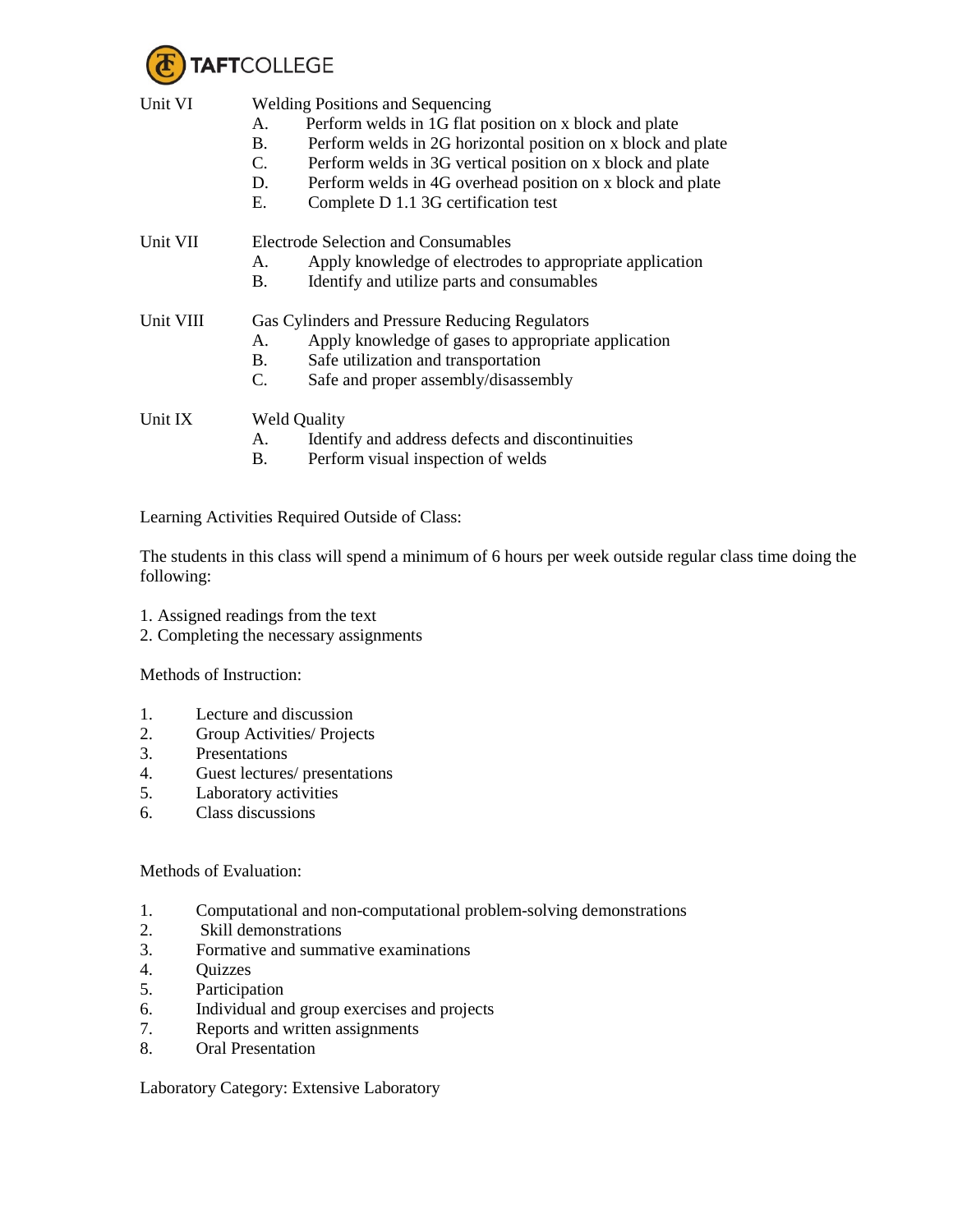

Pre delivery criteria: All of the following criteria are met by this lab.

- 1. Curriculum development for each lab.
- 2. Published schedule of individual laboratory activities.
- 3. Published laboratory activity objectives.
- 4. Published methods of evaluation.
- 5. Supervision of equipment maintenance, laboratory setup, and acquisition of lab materials and supplies.

During laboratory activity of the laboratory: All of the following criteria are met by this lab.

- 1. Instructor is physically present in lab when students are performing lab activities.
- 2. Instructor is responsible for active facilitation of laboratory learning.
- 3. Instructor is responsible for active delivery of curriculum.
- 4. Instructor is required for safety and mentoring of lab activities.
- 5. Instructor is responsible for presentation of significant evaluation.

Post laboratory activity of the laboratory: All of the following criteria are met by this lab.

- 1. Instructor is responsible for personal evaluation of significant student outcomes (lab exercises, exams, practicals, notebooks, portfolios, etc.) that become a component of the student grade that cover the majority of lab exercises performed during the course.
- 2. Instructor is responsible for supervision of laboratory clean-up of equipment and materials.

| <b>TOP Code:</b>             | 095650: Welding Technology             |
|------------------------------|----------------------------------------|
| <b>SAM Priority Code:</b>    | C: Clearly Occupational                |
| <b>Distance Education:</b>   | Not Applicable                         |
| Funding Agency:              | Y: Not Applicable(funds not used)      |
| Program Status:              | 1: Program Applicable                  |
| Noncredit Category:          | Y: Not Applicable, Credit Course       |
| <b>Special Class Status:</b> | N: Course is not a special class       |
| <b>Basic Skills Status:</b>  | N: Course is not a basic skills course |

Supplemental Data: